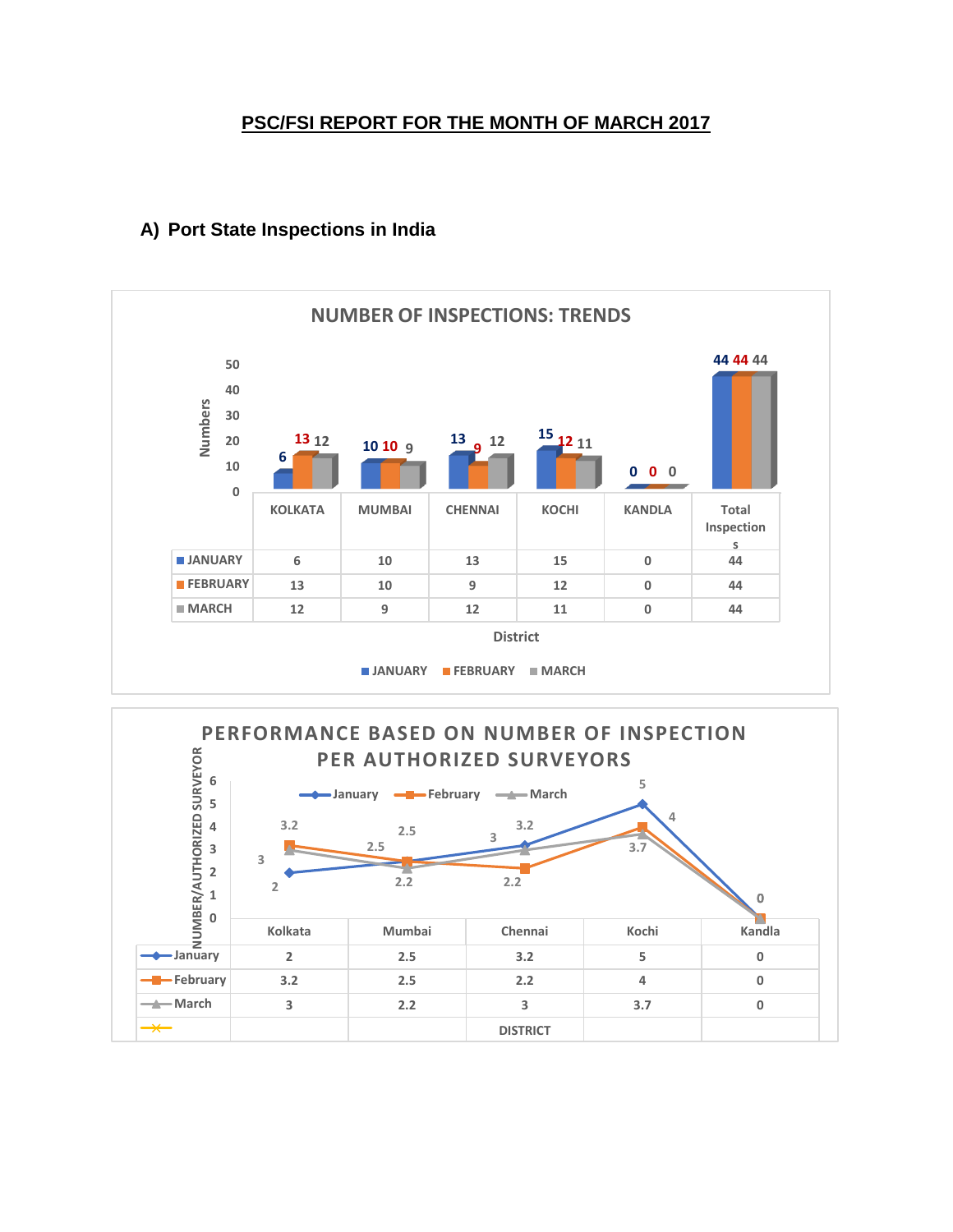

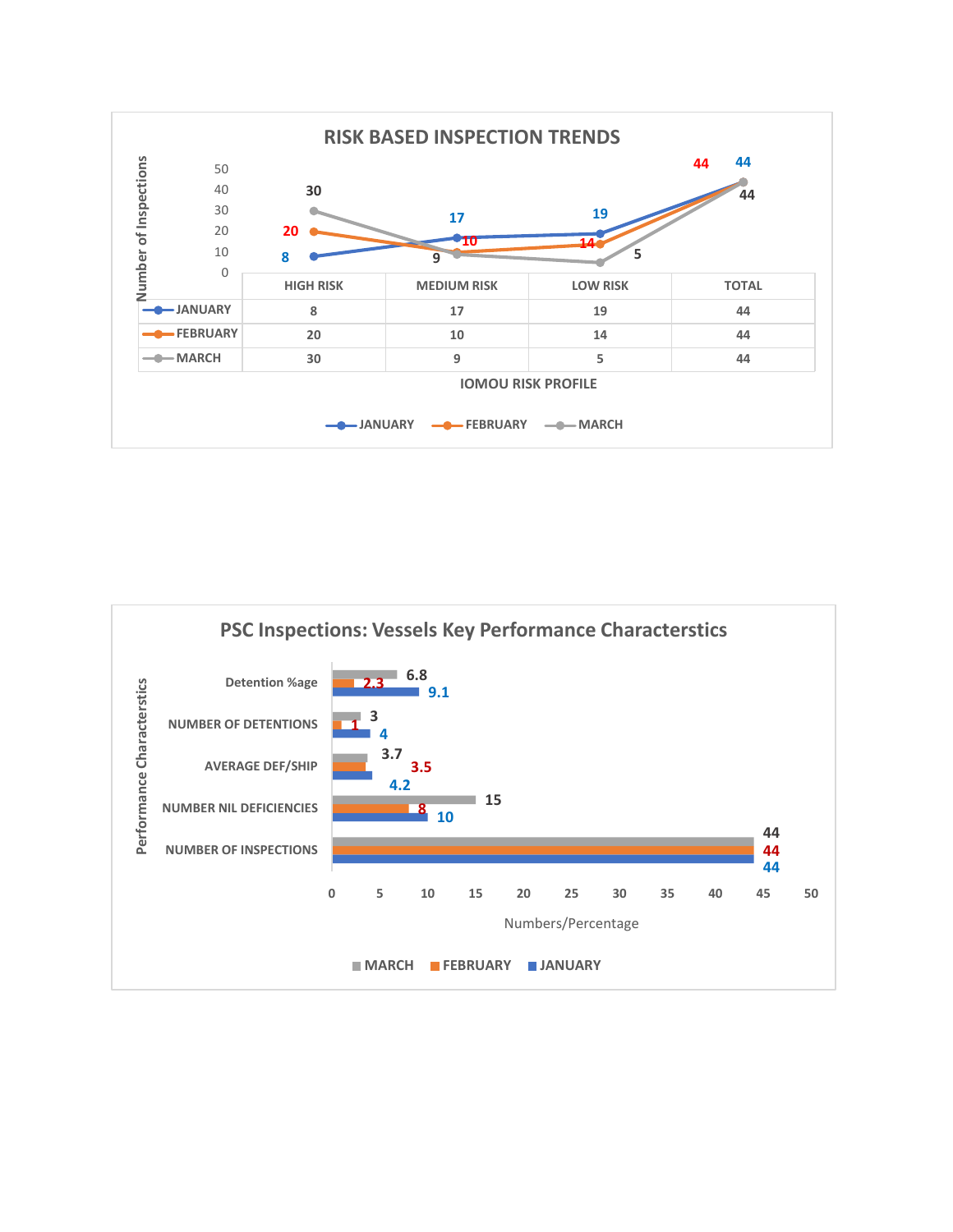

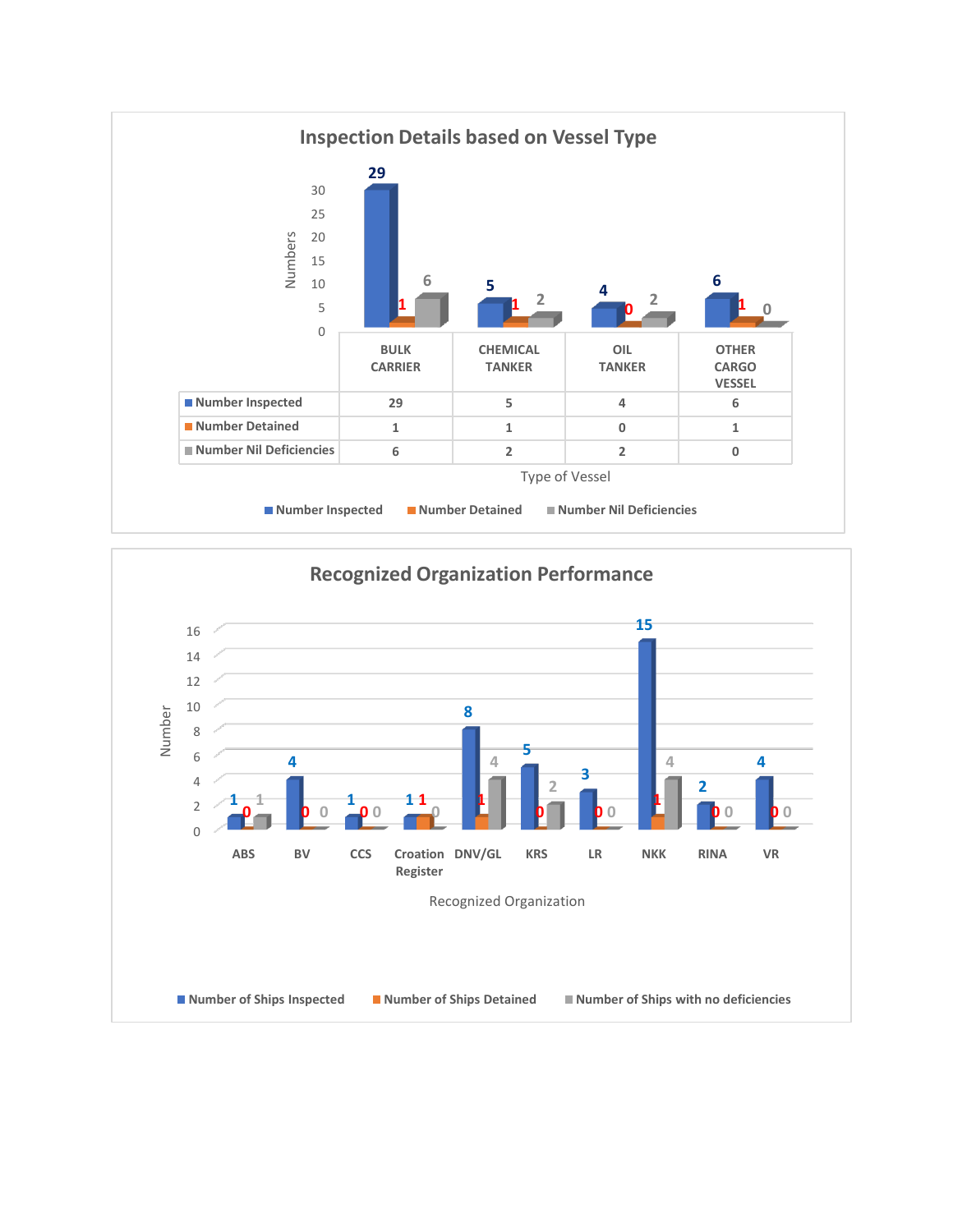

#### The Detentions:

| S.NO          | <b>NAME</b><br><b>OF</b> | <b>FLAG</b>   | <b>RECOGNIZED</b><br><b>ORGANIZATION</b> | <b>TYPE OF</b><br><b>VESSEL</b> | <b>AGE OF</b><br><b>VESSEL</b> | <b>RISK</b><br><b>FACTOR</b> |
|---------------|--------------------------|---------------|------------------------------------------|---------------------------------|--------------------------------|------------------------------|
|               | <b>VESSEL</b>            |               |                                          |                                 |                                |                              |
|               | HAN LI:                  | <b>PANAMA</b> | <b>NKK</b>                               | GC                              | 27YEARS                        | <b>HIGH</b>                  |
|               | 8801371                  |               |                                          |                                 |                                |                              |
| $\mathcal{P}$ | <b>CAPTAIN</b>           | LIBERIA       | <b>CROATIAN</b>                          | <b>BULK</b>                     | 21 YEARS                       | <b>HIGH</b>                  |
|               | <b>GEORGE</b>            |               | <b>REGISTER OF</b>                       | <b>CARRIER</b>                  |                                |                              |
|               | K; 9155315               |               | <b>SHIPPING</b>                          |                                 |                                |                              |
| 3.            | ORION 2:                 | <b>PANAMA</b> | DNV/GLAS                                 | <b>CTANKER</b>                  | 25 YEARS                       | <b>HIGH</b>                  |
|               | 9018684                  |               |                                          |                                 |                                |                              |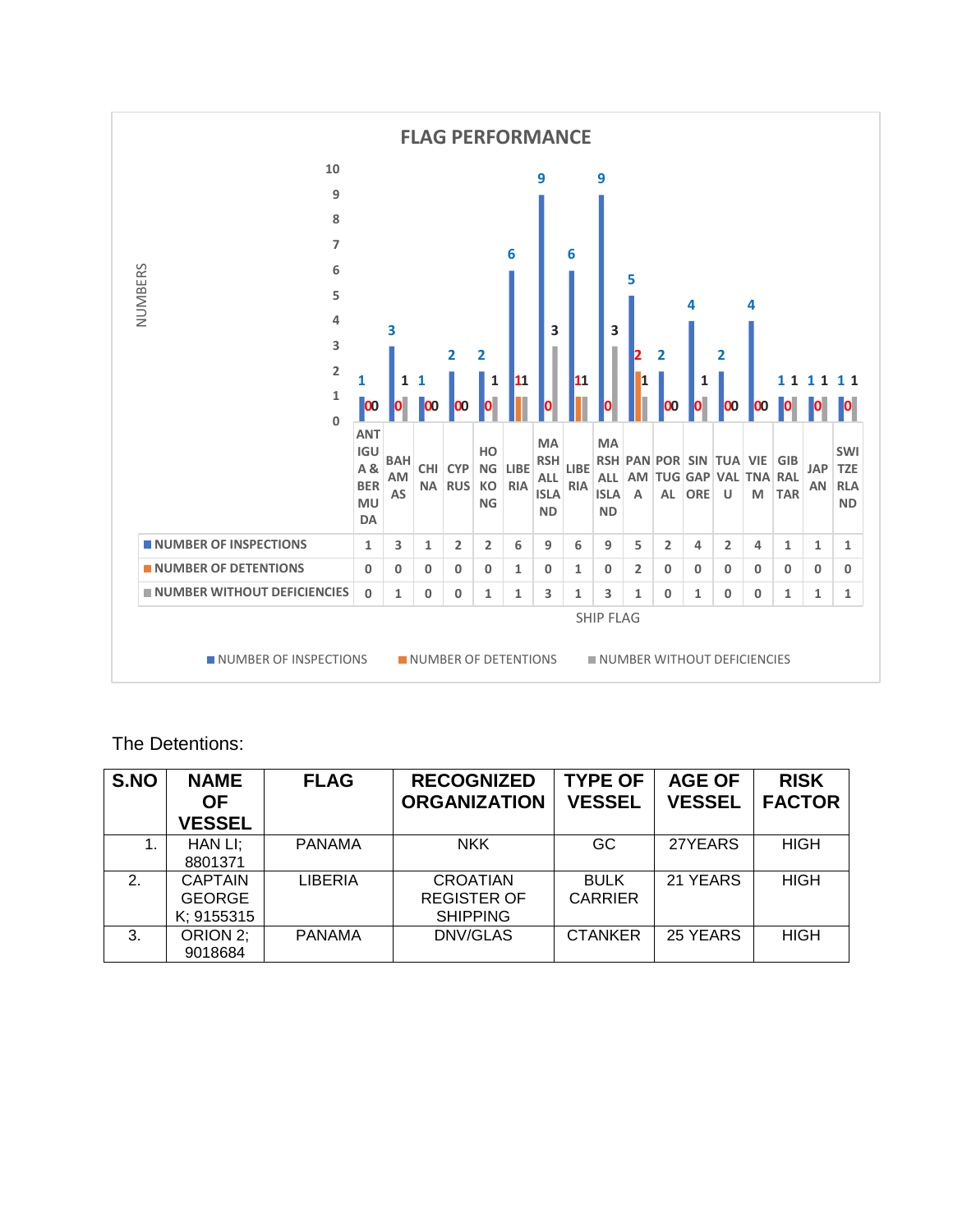Key Performance Indicators:

- 1. There is a continuous trend of increasing inspections of vessels belonging to IOMOU High Risk Category. However, total number of inspections per month are consistent at 44/month since last 3 months.
- 2. The maximum Port State Inspections were conducted in Kolkata & Chennai district with 12 inspections each.
- 3. The detentions have increased to 3 in March 17 compared to 1 in February. All vessels detained were high risk category. The average deficiencies per ship has also increased from 3.5/ship in February 17 to 3.7/ship in March 17.
- 4. All three vessels detained were more than 20 years of age and there is no any ship type specific trend as one each of General Cargo, Bulk Carrier and Chemical Tanker respectively were detained.
- 5. Panama Flag had 2 detentions out of 5 ships inspected with a detention percentage of 40%.
- 6. DNV-GL/AS with 1 detentions out of 8 inspections had a detention percentage of 12.5% among IACS member Recognized Organizations.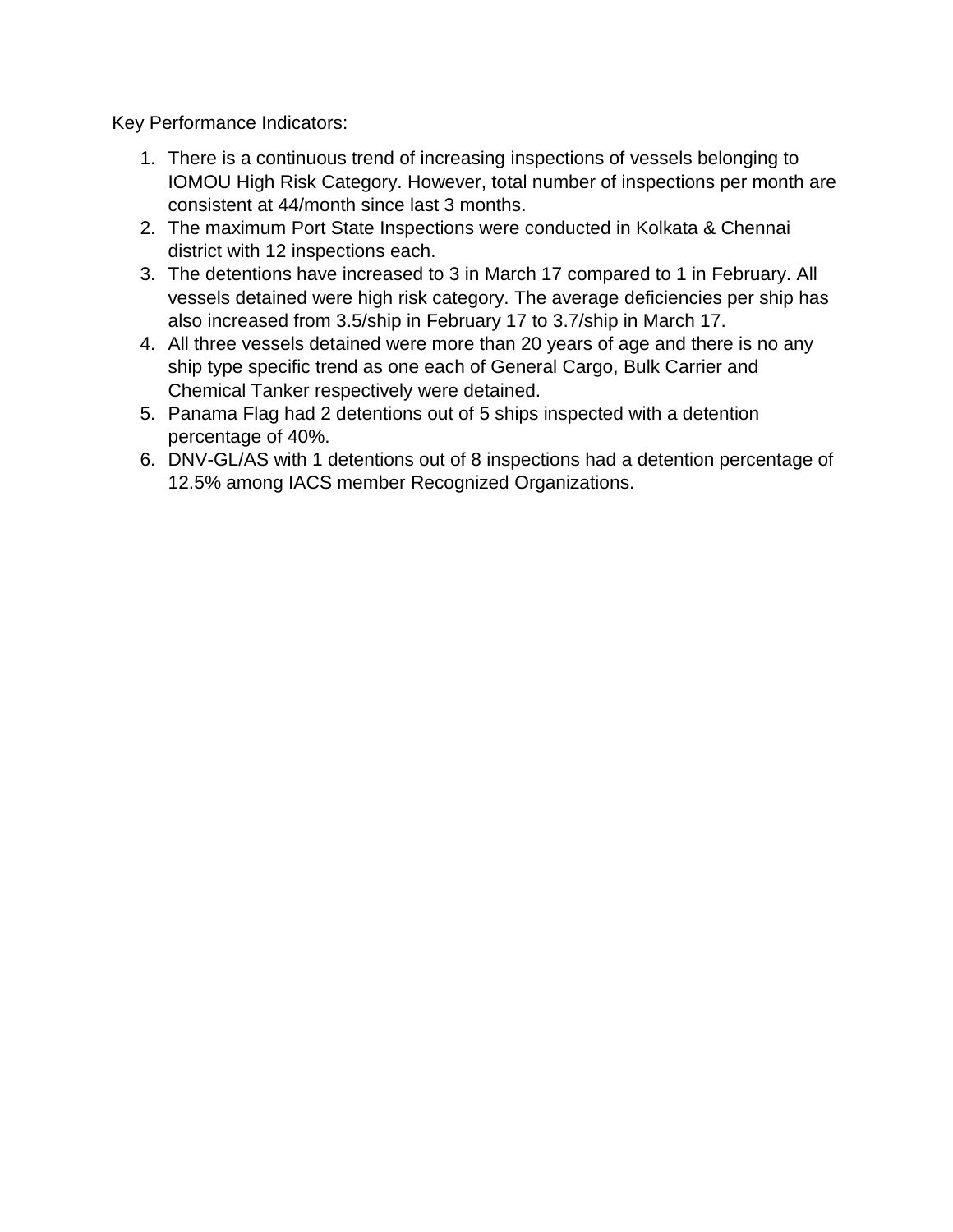# **B) The Flag State Inspections of Indian Flag Ships in India**

1. Number of Inspections



There is a considerable increase of about 50% in number of Flag State Inspections conducted in March 2017 compared to February 2017.

There is a trend of increasing inspections in all districts.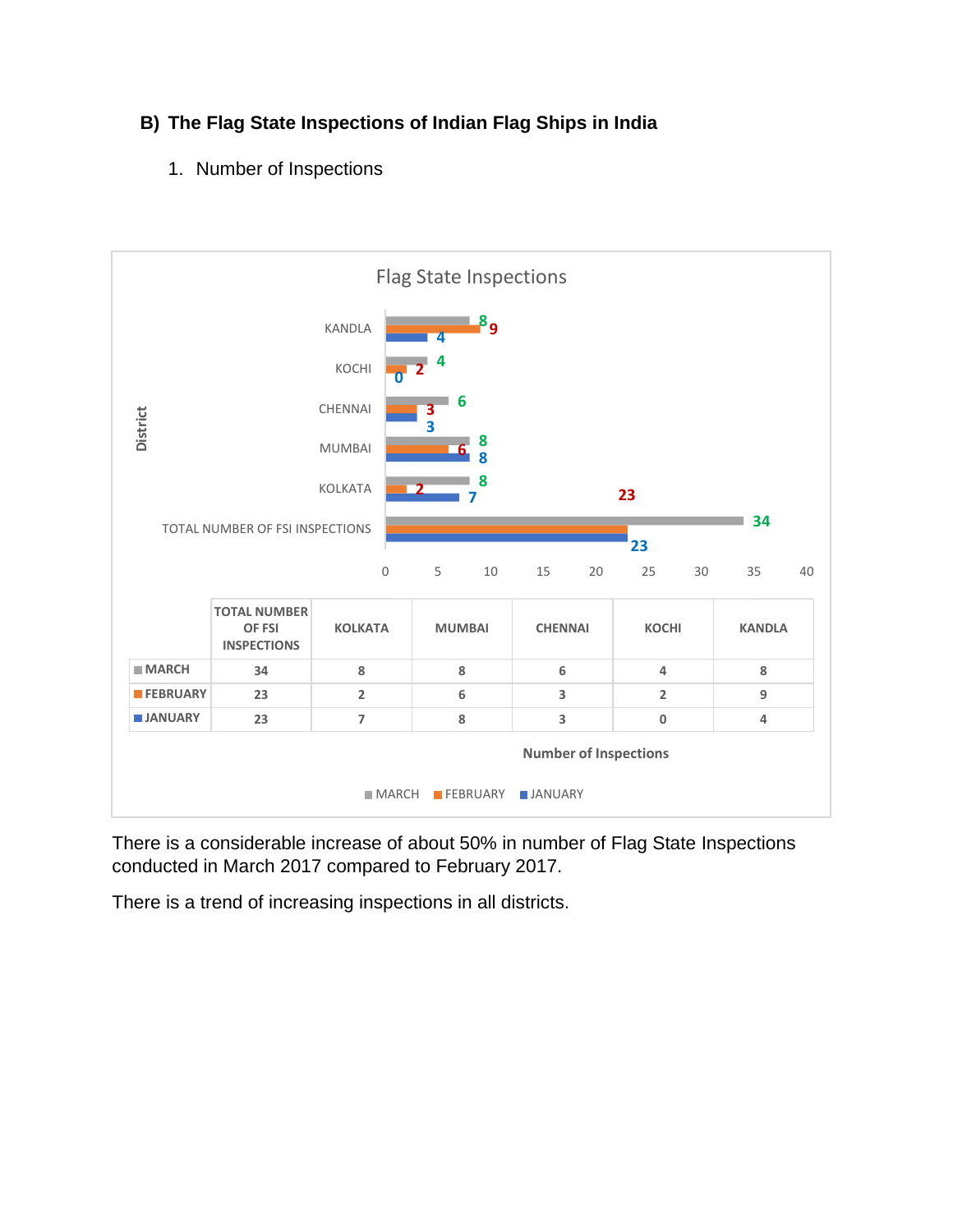## 2. The Key Performance Parameter trends



The average deficiencies/vessel has increased considerably from 5.6 in February 2017 to 7.2 in March 2017.

However, with 1 detention out of 34 vessels inspected, the detention percentage has decreased from 4.3% in February 2017 to 2.9% in March 2017.



## 3. Indian Flag Vessels: Age based performance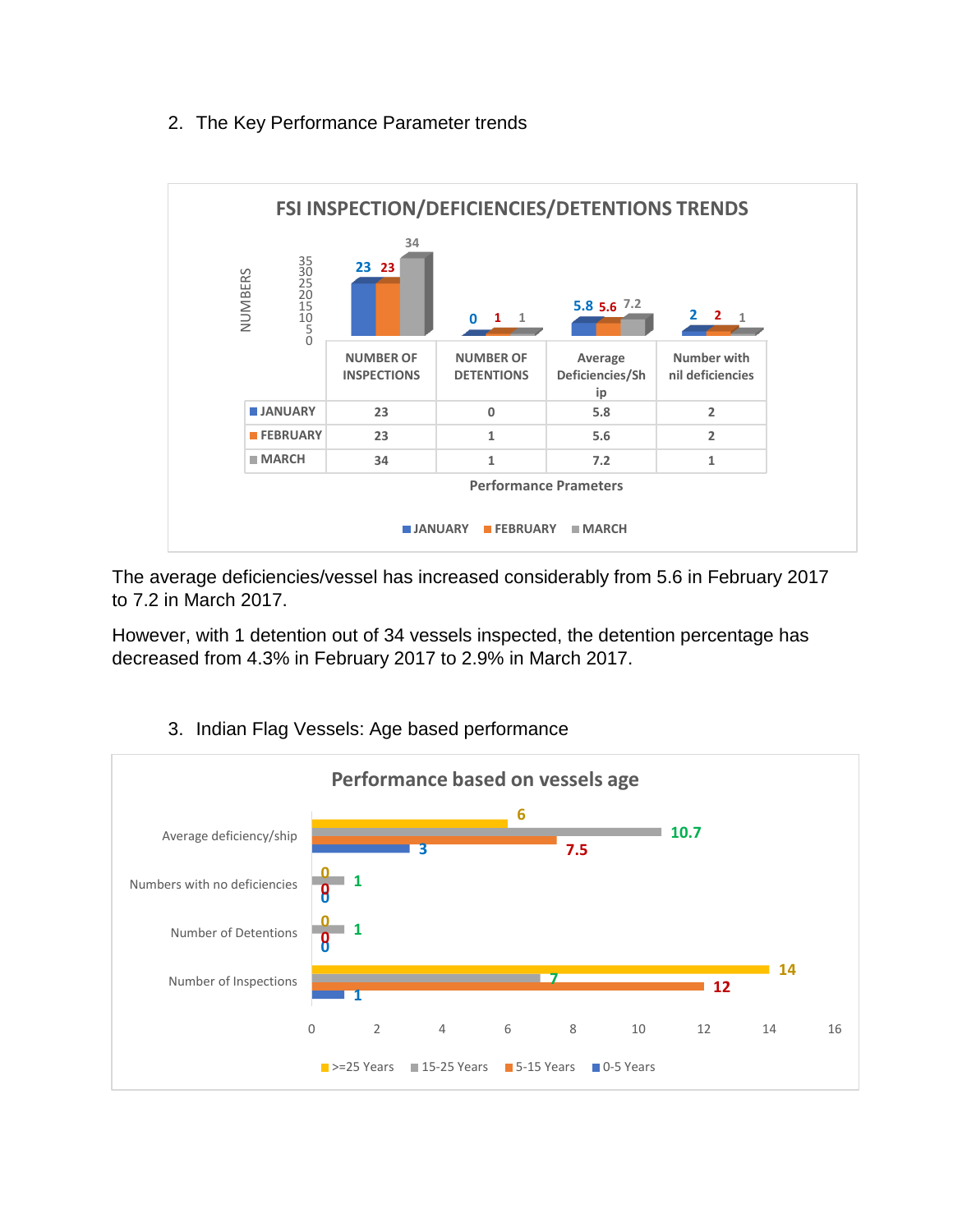The performance of vessels between 15-25 years of age with an average of 7.5 deficiencies per ship and 1 detentions is poor compared to vessels of 25 years of age and more with an average of 6 deficiencies/ship and nil detentions.

4. The detained vessel

| Name of<br>vessel               | <b>IMO Number</b>        | Age of vessel              | <b>DOC Manager</b> | <b>Last Survey</b>            |
|---------------------------------|--------------------------|----------------------------|--------------------|-------------------------------|
| <b>DAWN</b><br><b>MANSROVER</b> | 9188776                  | 19 Years                   | Darya Shipping     | 28-12-2016 at<br>Kochi by IRS |
|                                 | Type of<br><b>Vessel</b> | Recognized<br>Organization | <b>Last FSI</b>    |                               |
|                                 | Oil Tanker               | Single IRS                 | 04.11.2014         |                               |

The detainable deficiencies are:

- Non-operational quick closing valves.
- Insulation wetted with oil.
- Non-operational self-closing sounding pipe cocks.
- Non-operational Navtex.
- Non-operational isolating valve on Foam Line.
- Stuck Mushroom vent heads.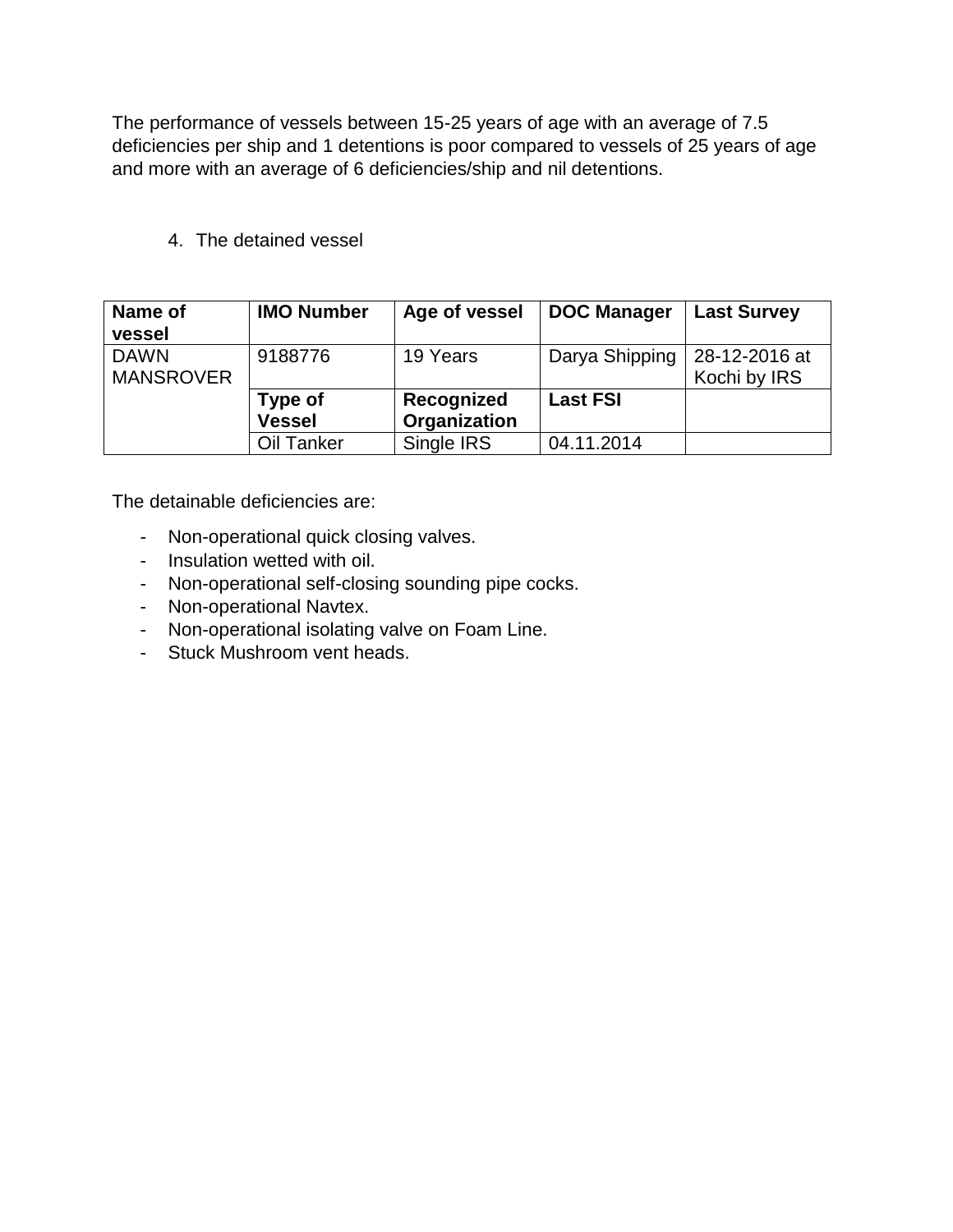# **C) The Performance of Indian Flag Vessels in Port State Inspections**



### 1. Inspections of Indian Flag Vessels in various MOU's

The above figures show only number of vessels detained irrespective of the number of detainable deficiencies on a particular vessel.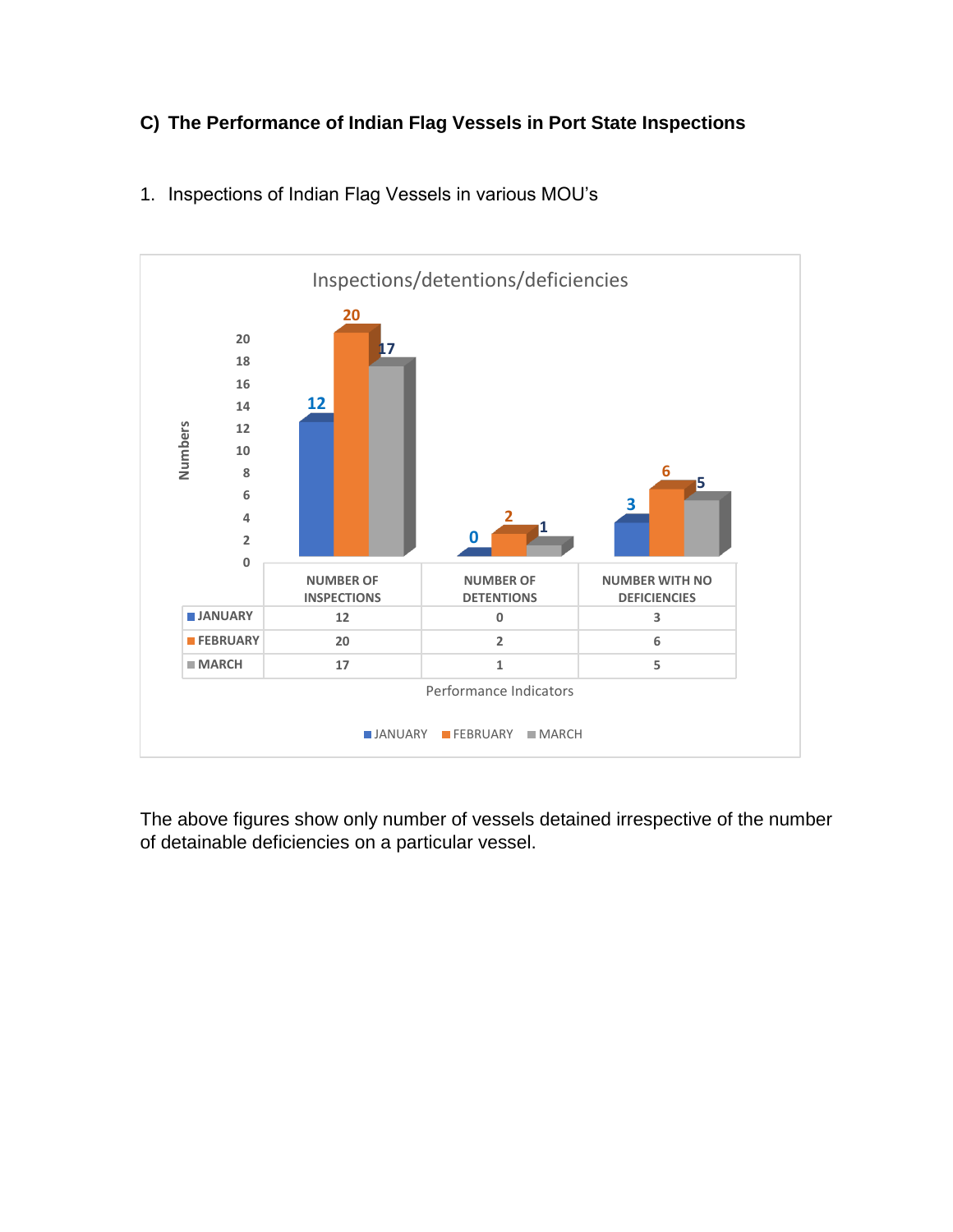

There were 4 detainable deficiencies issued to one single vessel detained in Paris MOU. The Flag performance in Paris MOU is calculated on the basis of number of detainable deficiencies and not number of vessels detained. The 4 numbers of detainable deficiencies on a single vessel is a matter of concern.

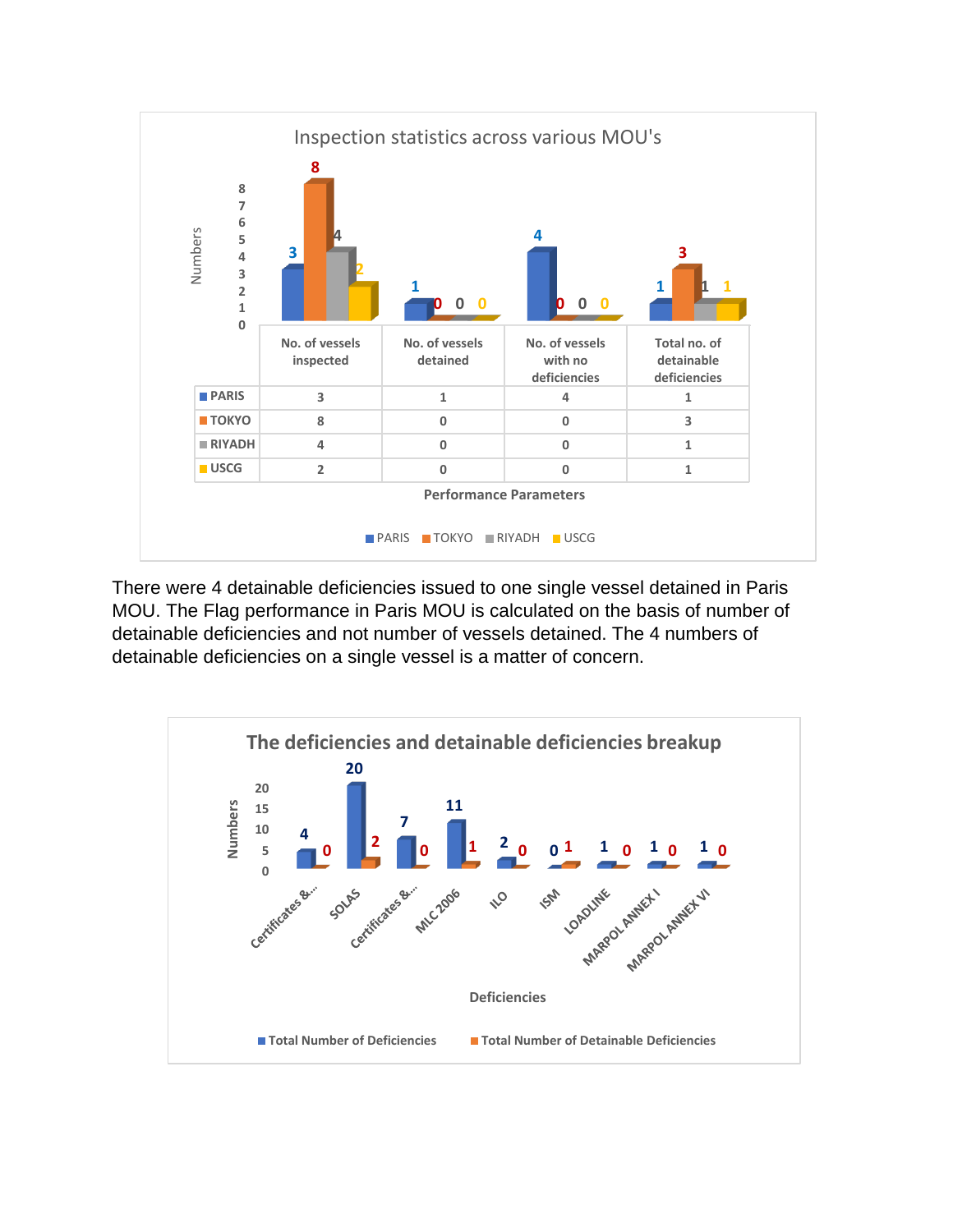- 2. The Detainable deficiencies
- Seafarer Employment Agreements for most of the seafarers not available on board.
- Fire drill carried out as part of inspection showed lack of control and lack of training.
- Abandon ship drill carried out as part of inspection showed lack of control and lack of training.
- Safety Management audit by Administration is required before departure of the ship. There is objective evidence of a serious failure or lack of effectiveness of the implementation of the ISM Code.
- 3. The detained vessel

| <b>Name of Vessel</b> | IMO No.             | <b>AGE/TYPE</b>         | Company              |
|-----------------------|---------------------|-------------------------|----------------------|
| <b>JAG POOJA</b>      | 9310692             | 13 Years/Oil            | The Great Eastern    |
|                       |                     | Tanker                  | Shipping Co. Ltd.    |
| <b>Detention Port</b> | <b>Regional MOU</b> | <b>Last Survey Date</b> | <b>Last FSI Date</b> |
| Milfrod Haven         | Paris               | 27/09/2016 by IRS       | 10/11/2016 by        |
|                       |                     |                         | MMD Jamnagar         |

Prepared by: Vikrant Rai, Engineer & Ship Surveyor

Approved by: Shri B.R.Sekhar, Chief Surveyor

xxxxxxxxxxxxxxxxxxxxxxxxxxxxxxxxxxxxxxxxxxxxxxxxxxxxxxxxxxxxxxxxxxxxxxxxxxxxxx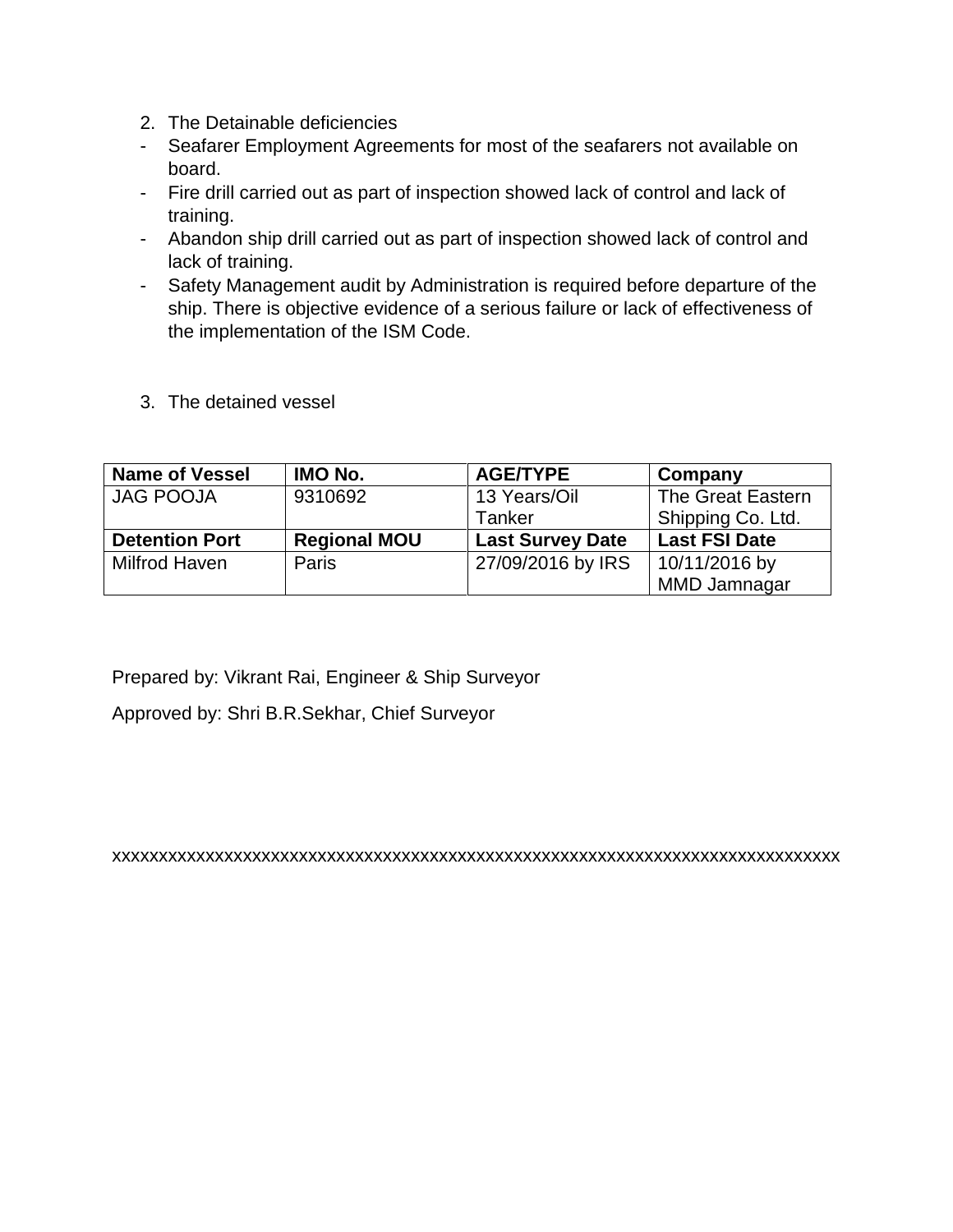## **List of Authorized Surveyors March 2017**

| Sr.No          | <b>MMD</b> | Name of the PSCO             | <b>FSI</b><br><b>PSC</b> |                       | Mar, 2017        |                |  |
|----------------|------------|------------------------------|--------------------------|-----------------------|------------------|----------------|--|
|                |            | Authorization                |                          | FSI                   | <b>PSC</b>       |                |  |
| 1              |            | Shri P C Majhi, E&SS         | Yes                      | Yes                   | 8                | $\mathbf 0$    |  |
| $\overline{2}$ | Kandla     | Shri Jiangnan, SS            | Not yet<br>authorized    | Not yet<br>authorized | <b>NA</b>        | <b>NA</b>      |  |
| 3              |            | Capt A K Patel, NS           | Yes                      | Not yet<br>authorized | $\mathbf{1}$     | <b>NA</b>      |  |
| $\overline{4}$ |            | Capt R Sagar, DYNA           | Yes                      | Not yet<br>authorized | $\mathbf 0$      | <b>NA</b>      |  |
| 5              |            | Shri K M Rao, E&SS           | Yes                      | Not yet<br>authorized | $\mathbf 0$      | <b>NA</b>      |  |
| 6              |            | Shri S K Das, E&SS           | Yes                      | Yes                   | $\mathbf 0$      |                |  |
| $\overline{7}$ |            | Shri S SMurty, E&SS          | Yes                      | Yes                   | $\mathbf{1}$     | $\overline{2}$ |  |
| 8              | Kolkata    | Capt N Mukesh, NS            | <b>Yes</b>               | Not yet<br>authorized | $\overline{2}$   | <b>NA</b>      |  |
| 9              |            | Shri A K Sinha, E&SS         | Yes                      | Not yet<br>authorized | $\overline{2}$   | <b>NA</b>      |  |
| 10             |            | Shri U Rehman, E&SS          | Yes                      | Yes                   | $\mathbf 0$      | $\mathbf{1}$   |  |
| 11             |            | Shri A Chaki, E&SS           | Yes                      | Yes                   | $\mathbf{2}$     | 6              |  |
| 12             |            | Shri R RSubbarao, E&SS       | <b>Yes</b>               | Not yet<br>authorized | $\mathbf{1}$     | NA             |  |
| 13             |            | Shri J Mukhopadhya,<br>E&SS  | Yes                      | Yes                   | $\overline{2}$   | $\overline{2}$ |  |
| 14             | Chennai    | Capt S K Das, Dy NA          | Yes                      | Yes                   | $\mathbf 0$      | $\mathbf{3}$   |  |
| 15             |            | Shri A K Choudhary,<br>E&SS  | Yes                      | Yes                   | $\boldsymbol{2}$ | $\mathbf{2}$   |  |
| 16             |            | Shri J Senthilkumar,<br>E&SS | Yes                      | Yes                   | $\mathbf 0$      | 6              |  |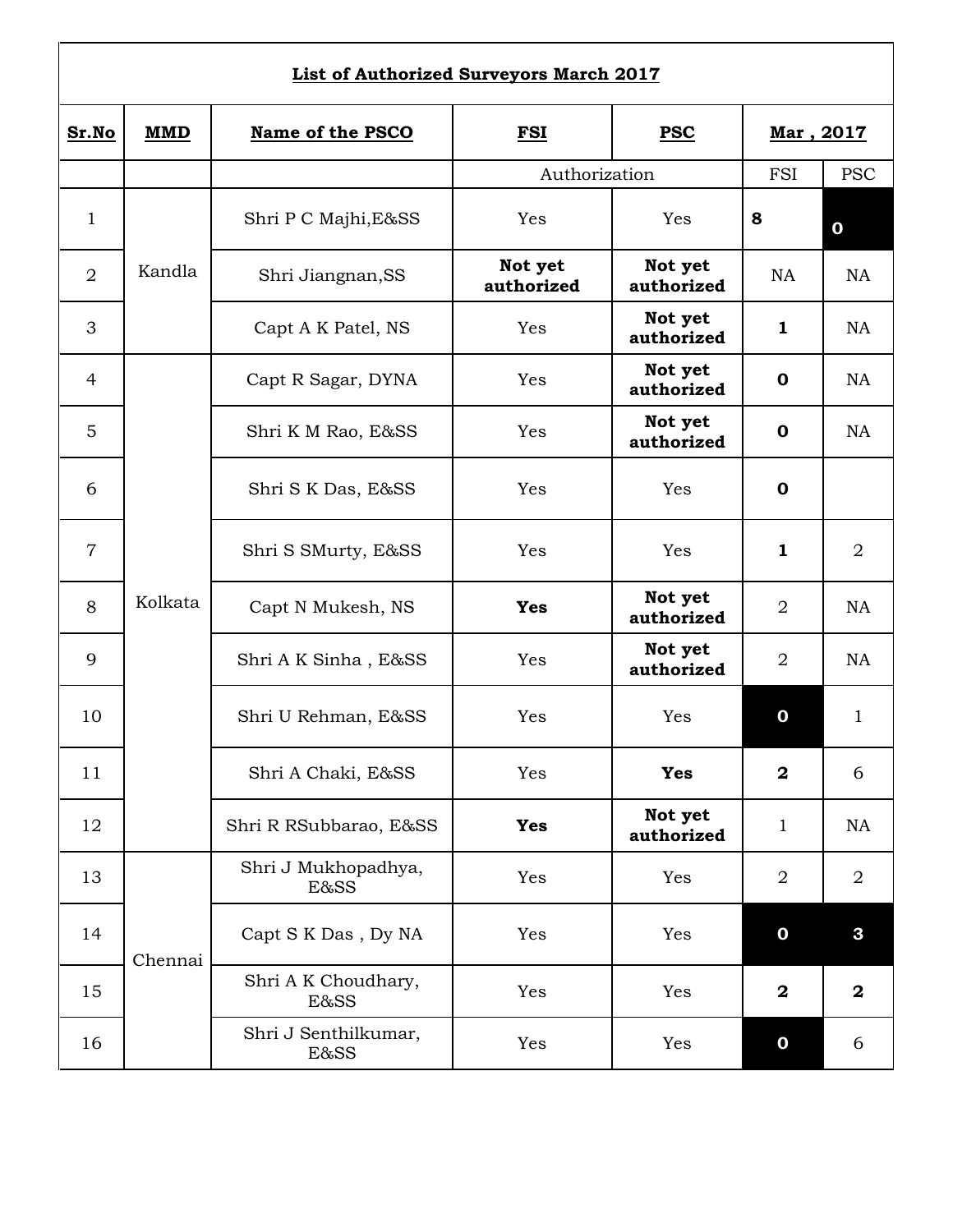| <b>List of Authorized Surveyors</b> |            |                                  |                                                              |                       |                         |                |  |  |
|-------------------------------------|------------|----------------------------------|--------------------------------------------------------------|-----------------------|-------------------------|----------------|--|--|
| Sr.No                               | <b>MMD</b> | Name of the PSCO                 | <b>FSI</b>                                                   | <b>PSC</b>            | Mar, 2017               |                |  |  |
|                                     |            |                                  | Authorisation                                                | <b>FSI</b>            | <b>PSC</b>              |                |  |  |
| 17                                  |            | Shri Gopikrishna C,<br>E&SS      | Yes                                                          | Yes                   | $\overline{\mathbf{2}}$ | $\overline{2}$ |  |  |
| 19                                  | Chennai    | Capt T Ghosh, NS                 | Not yet<br>authorised                                        | Not yet<br>authorised | <b>NA</b>               | <b>NA</b>      |  |  |
| 20                                  |            | Shri J V S Bharathi, R I         | Accompanies the PSC/FSI<br>Surveyor for carrying out PSC/FSI |                       | <b>NA</b>               | <b>NA</b>      |  |  |
| 21                                  |            | Shri S SGadkar, Dy CS<br>(I/C)   | Yes                                                          | Yes                   |                         | 0              |  |  |
| 22                                  |            | Capt S I AbulKalam<br>Azad, N S  | Yes                                                          | Yes                   | 0                       | 1              |  |  |
| 23                                  |            | Shri S Oraon, E&SS               | Yes                                                          | <b>Yes</b>            | $\mathbf 0$             | $\mathbf 0$    |  |  |
| 24                                  |            | Capt D J Joseph, NS              | Posted to DGS Mumbai                                         |                       | <b>NA</b>               | NA             |  |  |
| 25                                  |            | Capt A Joseph, NS                | Posted to DGS Mumbai                                         |                       | <b>NA</b>               | <b>NA</b>      |  |  |
| 26                                  |            | Shri S Kumar, E&SS               | Yes                                                          | Yes                   | 1                       | 1              |  |  |
| 27                                  |            | Shri S K Shrivastava<br>,E&SS    | Yes                                                          | Yes                   | 4                       |                |  |  |
| 28                                  |            | Shri N Oommen, Ship<br>surveyour | Not yet<br>authorised                                        | Not yet<br>authorised | <b>NA</b>               | NA             |  |  |
| 29                                  |            | Capt V S Manhas, NS              | Not yet<br>authorised                                        | Not yet<br>authorised | <b>NA</b>               | <b>NA</b>      |  |  |
| 30                                  |            | Shri Anapu Srinivas<br>Prasad    | Yes                                                          | Not yet<br>authorised | 3                       | <b>NA</b>      |  |  |